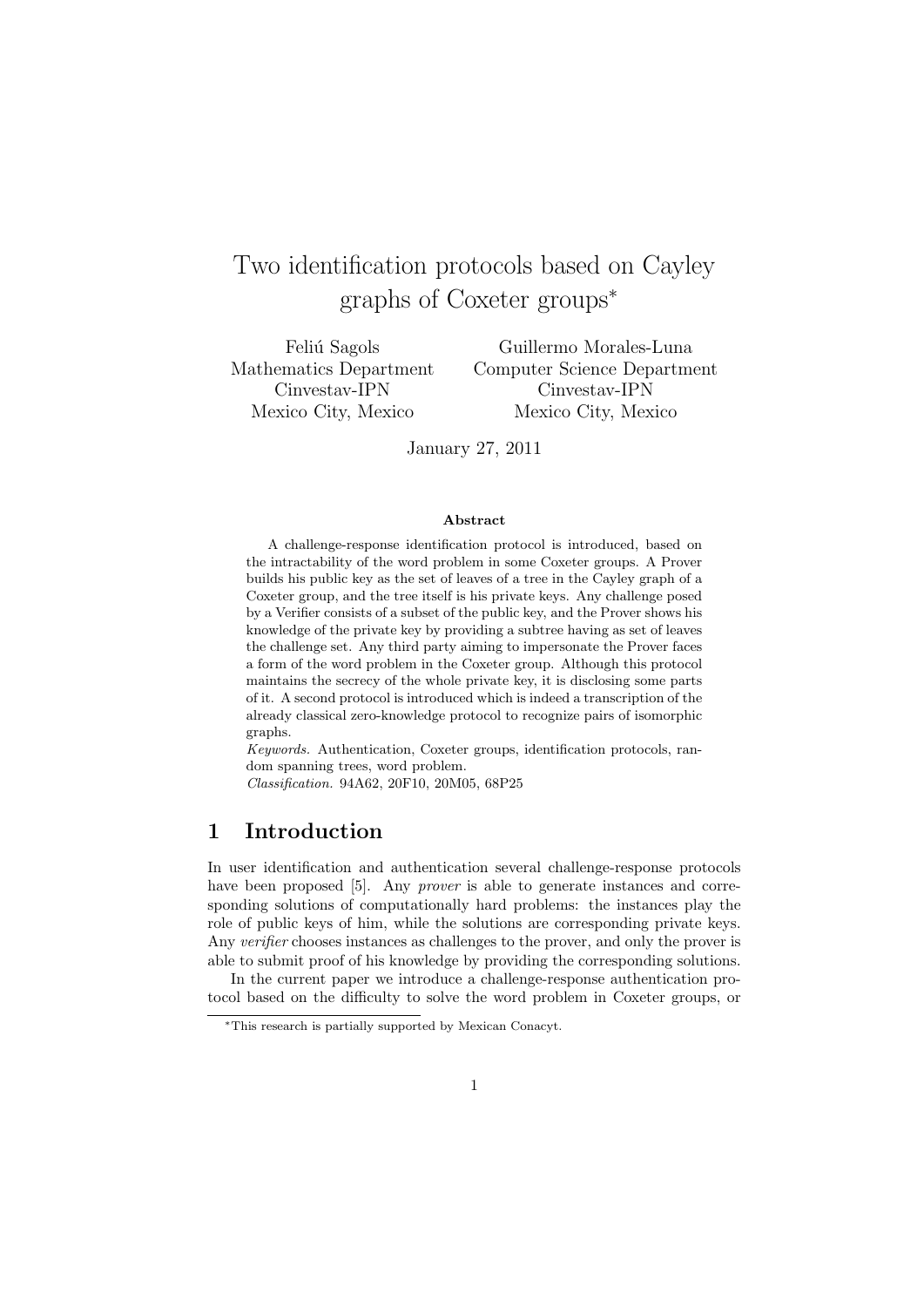the shortest path problem in the corresponding Cayley graphs which is indeed intractable due to the graph sizes.

In section 2 the proposed identification protocol is introduced within the frame of a graph in which the shortest path problem is intractable.

The word problem is solvable for finite groups and its complexity may be polynomial with respect to the order of the group. However, this problem may be intractable in terms of the length of a presentation of the group. In section 3 we describe the Coxeter groups whose Cayley graphs are adequate for the introduced authentication protocol and we discuss its complexity and its robustness. Since the prover is replying with partial words contained within its private key this protocol is not zero-knowledge. In section 4 we introduce a zeroknowledge protocol allowing the prover to prove its knowledge of the private key without disclosing any part of it. Finally, some conclusions are drawn.

## 2 Identification protocol

Let K be a finite non-empty set,  $k = \text{card}(K)$ , and let  $f : \mathbb{N} \to \mathbb{N}$  be a map of growth order  $\Omega(n)$ . Let us fix an integer  $n \in \mathbb{N}$ . The set  $K^{f(n)}$  is properly the collection of words with symbols in  $K$  of length  $f(n)$  and its cardinality is  $N_{kn} = k^{f(n)}$ . Let  $\mathcal{G} = (K^{f(n)}, E)$  be a graph over  $K^{f(n)}$ . Then the *Handshaking* Lemma states  $2 \text{ card}(E) = \sum_{\mathbf{x} \in K^{f(n)}} \text{deg}(\mathbf{x})$ , hence if the valency of each node has  $d \in \mathbb{Z}^+$  as an upper bound, we have  $card(E) \leq \frac{d}{2}N_{kn}$  and the height of any tree in a spanning forest in G is of order  $\ell = O(\log N_{kn}) = O(f(n) \log k)$ . The Shortest Path Problem may become computationally expensive in G. For instance, Dijkstra's Algorithm has average complexity

$$
O(\operatorname{card}(E) + N_{kn} \log N_{kn}) = O\left((d + f(n)) k^{f(n)}\right).
$$

Let us consider an *identification scenario*: A Prover tries to convince a Verifier that he has a piece of knowledge without revealing that piece during the message exchange among them. The Verifier poses successive questions and according to the obtained replies, he decides whether the Prover knows or not the piece of knowledge. Indeed, we may realize that the piece of information is properly the private key corresponding to a public key released by the Prover.

Then, in the graph  $K^{f(n)}$ , we may select a subgraph G in which the Shortest Path Problem is intractable, mainly due to a great number of nodes in  $\mathcal G$ . For a tree, i.e. a connected subgraph with no cycles, in  $\mathcal G$  the Shortest Path Problem whose instances are leaves in the tree is trivial for anyone knowing the tree. Thus, the Prover builds a tree within  $\mathcal{G}$ , publishes the set of leaves as his public key and keeps the tree itself as the corresponding private key. Any agent aiming to check whether the Prover knows the private key may challenge the Prover with a subset of nodes in the Prover's public key. Then only the Prover may submit efficiently a tree having as leaves the challenge subset providing in this way a proof of his knowledge of the private key.

### Public-key protocol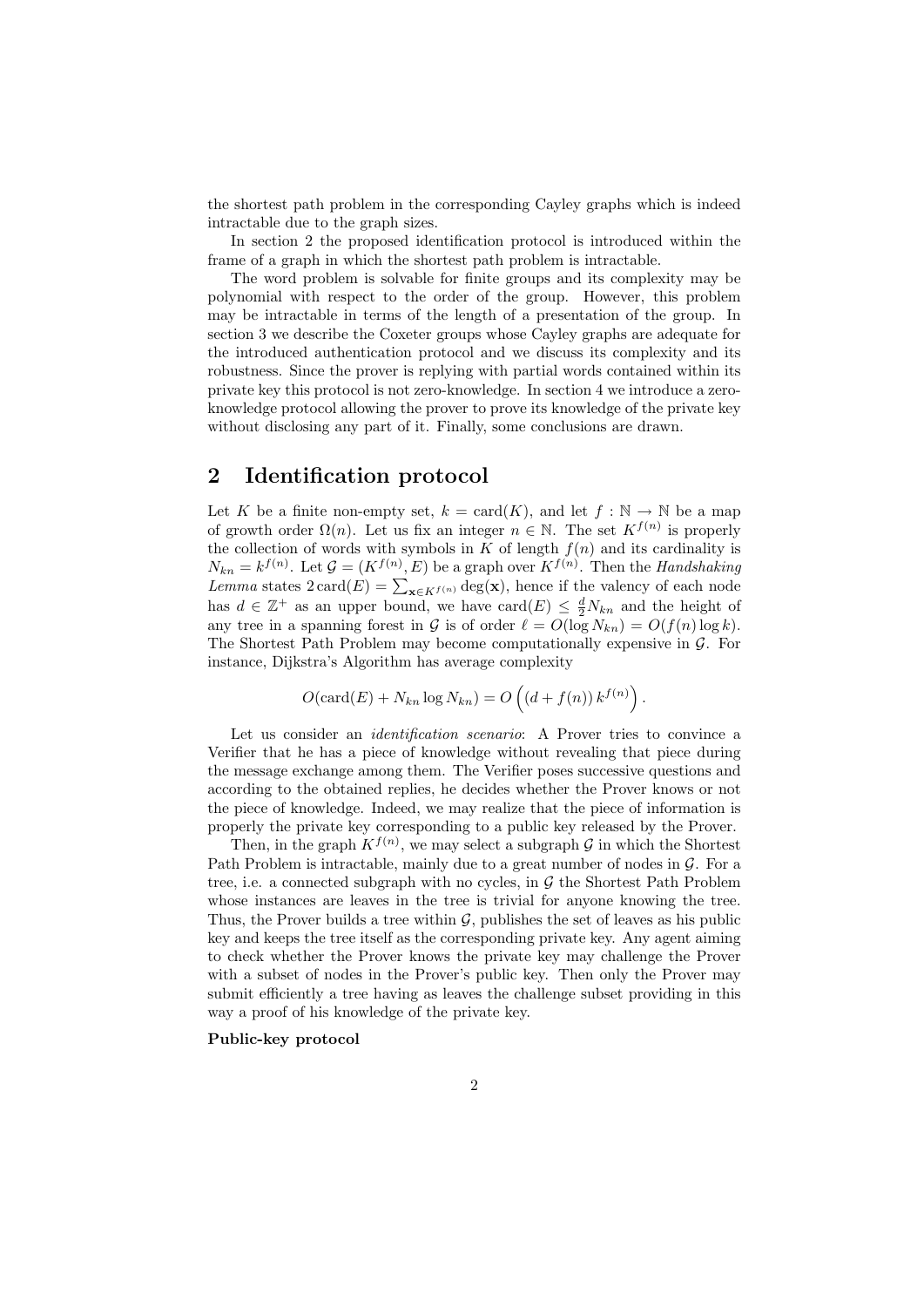**Precondition.** The graph G shall be known by both the Prover and the Verifier.

Initialization. The Prover chooses a tree T as a subgraph of  $\mathcal G$ . The tree itself is a *private key* of him. The Prover publishes the collection of leaves of  $T$ as his public key.

### Identification protocol. Repeat

- 1. the Verifier chooses a proper subset  $N$  of nodes in the public key of the Prover, and sends it to the Prover as a challenge,
- 2. the Prover calculates a subtree  $T_N$  of T having N as set of leaves and sends it back to the Verifier.
- 3. the Verifier receives  $T_N$  and checks that it is a tree with N as set of leaves, if not he rejects the procedure,

until the Verifier is fully satisfied.

Since the Prover knows the tree  $T$ , he is able to succeed in the challenge at any stage of the protocol. However, due to robustness purposes, the protocol should comply with the following requirements:

- the set N at step  $(1)$  should pose an intractable instance of the Spanning Tree Problem at the graph  $\mathcal{G}$ , and
- the set N at step  $(1)$  should be strictly lesser than the whole set of leaves in order to prevent the disclosure of the whole private key owned by the Prover.

Indeed, any subtree of  $G$  having as leaves the public key will allow any intruder to impersonate successfully the Prover in the protocol. The problem to find such a subtree can be solved in linear time with respect to the number  $N<sub>G</sub>$  of vertexes in the graph  $G$ , but may become an expensive problem with respect to  $\ell_{\mathcal{G}} = O(\log N_{\mathcal{G}})$  (which may be proportional to the diameter of  $\mathcal{G}$ ). Of course, if the challenging set  $N$  coincides with the public key of the Prover then the Prover shall disclose his private key at step (2), and the same situation occurs if the iterative segment is repeated using the sets of a covering of the public key as challenging sets. Nevertheless, at any stage in which the public key remains uncovered, and the current instance of the Spanning Tree Problem remains intractable, any third party, trying to impersonate the Prover, may be unable to succeed in a new iteration of the protocol.

## 3 The word problem as warrant of the protocol robustness

Let us recall that a *presentation* of a group  $G$  is a pair  $(C, R)$ , where  $C$  is a collection of generators and  $R \subset \{ \alpha = \beta \mid \alpha, \beta \in C^* \}$  is a collection of relations such that  $G \approx F(C)/\langle \langle R \rangle \rangle$  where  $F(C)$  is the free-nonabelian group generated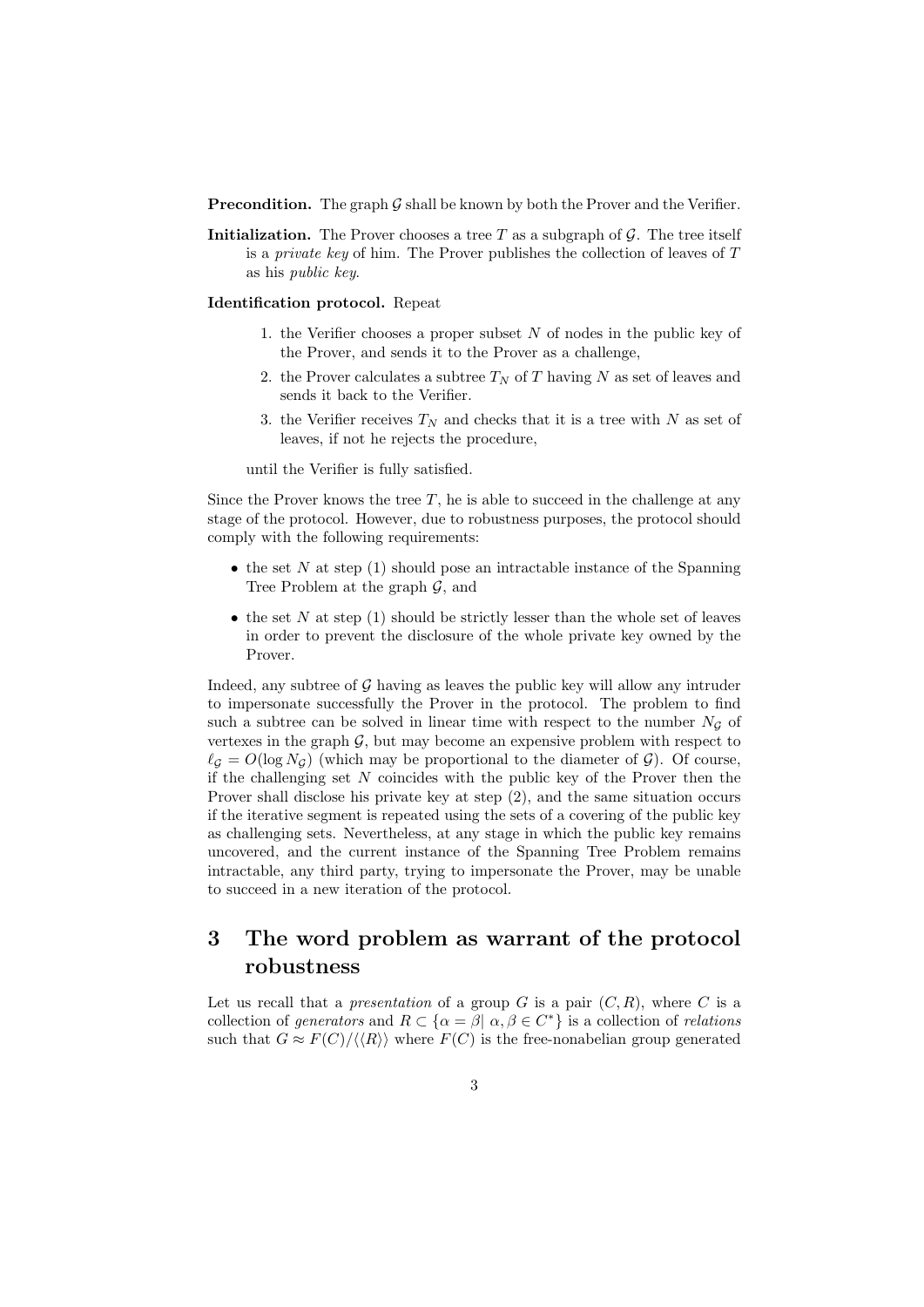by C and  $\langle R \rangle$  is the normal subgroup in  $F(C)$  spanned by the words  $\alpha \beta^{-1}$ , or *relators*, with  $(\alpha = \beta) \in R$ . The *word problem* consists in deciding for a given word  $\sigma \in (C \cup C^{-1})^*$  whether it lies or not at the normal subgroup  $\langle R \rangle$ , or equivalently in finding for a given  $g \in G$  the least word, according to a well founded ordering,  $\sigma \in (C \cup C^{-1})^*$  such that  $g = \sigma$  in G.

It is well known the Novikov's theorem, formulated in the 50's, asserting that there exist finitely presented groups in which the word problem is unsolvable. An example of such a group [3] is the following:

Generators: 
$$
C = \{a, b, c, d, e\}
$$
  
Relationships:  $R = \{ac = ca, ad = da, bc = cb, bd = db, ce = eca, de = edb, \ncdca = cdcae, caaa = aaa, daaa = aaa\}.$ 

Although the Cayley graph of this group may serve to realize our proposed protocol, it is infinite.

However, let us remark that the word problem may be solvable but intractable in practice, as is the case of the word problem on an Artin group [6]. Let us recall this concept in a succinct way. For two symbols  $x, y$  and an integer  $\ell \in \mathbb{Z}^+$ , let  $(xy)^{[\ell]}$  be the prefix of length  $\ell$  of the word  $(xy)^{\ell}$ , or in other words  $(xy)^{[\ell]} = (xy)^{\lfloor \frac{\ell}{2} \rfloor} \eta$  where  $\eta = x$  if  $\ell$  is odd and  $\eta$  is the empty word otherwise. Let C be a finite set of generators and let  $M \in (\mathbb{Z}^+ \cup \{+\infty\})^{C \times C}$  be a matrix indexed by  $C \times C$  with entries which are either positive integers or an infinite value. Let us introduce the collection  $R_M$  of relations  $(xy)^{[m_{xy}]} = (yx)^{[m_{yx}]}$ , with  $\{x, y\} \in C^{(2)}$ . A Coxeter group results by adding the relations  $x^2 = 1$  (i.e.  $m_{xx} = 2$ ). The word problem in these groups has exponential complexity with respect to the number of generators,  $n = \text{card}(C)$ , and has served as basis of several public-key cryptosystems (e.g. [6]).

Let us consider one of these Coxeter groups  $G(n, M)$ . It possesses n generators and  $d = \frac{1}{2}n(n-1) = O(n^2)$  relators. Let  $f(n) = \lceil \log_n(o(G(n, M))) \rceil$  be the logarithm in base *n* of the group's order, then  $f(n) = \Omega(n)$ .

Let  $F(C)$  be the free non-abelian group over the set C. Then  $F(C)$  can be realized as the collection of words over  $C \cup C^{-1}$ , where  $C^{-1}$  is the alphabet consisting of formal inverses  $c^{-1}$  of symbols in C, reduced by the following equivalence relation:  $\sigma \approx \tau$  if it is possible to transform  $\sigma$  into  $\tau$  by adding or suppressing adjacent pairs of the form  $cc^{-1}$  or  $c^{-1}c$  for some  $c \in C$ . Clearly,  $F(C)$  is an infinite group, its operation is word concatenation, its unit element is the empty word, and for any  $\sigma \in F(C)$  its inverse  $\sigma^{-1} \in F(C)$  is the word obtained from  $\sigma$  by reversing it and then by substituting each symbol by its own inverse. Indeed, since  $G(n, M) = F(C)/\langle R_M \rangle$ , the natural projection  $\rho: F(C) \to G(n, M), \sigma \mapsto \rho(\sigma) = \sigma \langle \langle R_M \rangle \rangle$ , is an epimorphism.

The word problem on  $G(n, M)$  is equivalent to decide, for any given two words  $\sigma, \tau \in F(C)$ , whether  $\rho(\sigma) = \rho(\tau)$ . In fact, for any element  $x = \rho(\sigma) \in$  $G(n, M)$  its inverse is formally expressed as  $x^{-1} = \rho(\sigma^{-1})$  but this expression does not represent the inverse  $x^{-1}$  as a word over C: the search of such an expression poses also an instance of the word problem on  $G(n, M)$ .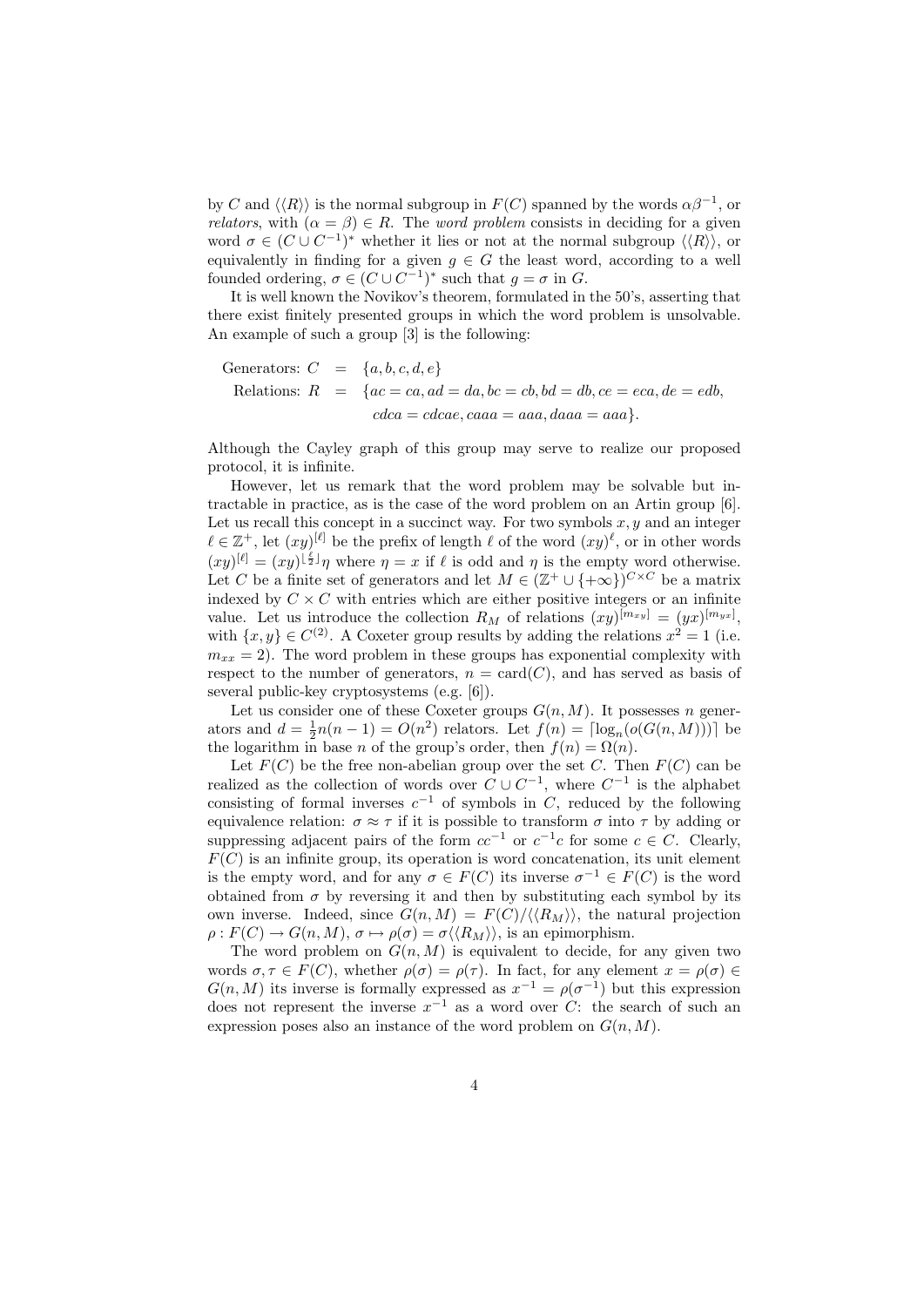A word representation of  $G(n, M)$  is an injective map  $\pi : G(n, M) \to C^*$ such that  $\forall x \in G(n,M)$ ,  $x = \rho(\pi(x))$ , namely, for each equivalence class  $x \in$  $F(C)/\langle R_M \rangle$ ,  $\pi$  selects an unique representative  $\pi(x) \in C^*$ , and besides  $\forall x, y \in C$  $G(n, M), xy = \rho(\pi(x)\pi(y)).$  The image  $\pi(G(n, M)) \subset C^*$  is endowed naturally with the group structure of  $G(n, M)$ . Hence, any two word representations determine two subgroups within  $C^*$  isomorphic to the Coxeter group  $G(n, M)$ .

Let us consider the following

Problem BoundedConnect(C)

**Instance.** A threshold  $k \in \mathbb{Z}^+$ , and two non-empty words  $\alpha, \beta \in C^* - \{\text{nil}\}.$ 

**Solution.** A path in the Cayley graph of  $G(n, M)$  with length at most k, connecting  $\rho(\alpha)$  with  $\rho(\beta)$ , whenever there does exist such a path.

Evidently, given the two words  $\alpha, \beta$ , the word  $\alpha^{-1}\beta \in (C \cup C^{-1})^*$  determines a path in the Cayley graph of  $G(n, M)$  connecting  $\rho(\alpha)$  with  $\rho(\beta)$ , and this is the path passing through the unit  $e = \rho(\text{nil})$  in the group obtained by reversing the path going from e to  $\rho(\alpha)$ , by the consecutive application of each symbol in  $\alpha$ , and concatenating it with the path connecting e with  $\rho(\beta)$ . Hence, if  $\text{length}(\alpha) + \text{length}(\beta) \leq k$ , then BoundedConnect(C) is trivial for the instance  $(\alpha, \beta, k).$ 

A direct solving strategy consists in finding two words  $\gamma, \delta \in C^*$  such that  $\rho(\gamma) = \rho(\alpha)$ ,  $\rho(\delta) = \rho(\beta)$  and length $(\gamma) + \text{length}(\delta)$ )  $\leq k$ . The solution is thus determined by the trajectory in the Cayley graph of the word  $\gamma^{-1}\delta \in (C \cup C^{-1})^*$ , but finding  $\gamma, \delta \in C^*$  poses two instances of the word problem in the Coxeter group. The problem BoundedConnect $(C)$  is thus reducible to the word problem on the Coxeter group  $G(n, M)$ .

A Prover may choose  $\gamma, \delta \in C^*$  such that  $\text{length}(\gamma) + \text{length}(\delta) \leq k$ , and then he may transform the words  $\gamma$  and  $\delta$  according to the relators in the Coxeter group in order to produce respective equivalent words  $\alpha, \beta \in C^*$ {nil} of greater length. The Prover produces thus an instance of the problem BoundedConnect $(C)$  whose solution is known to him. Any Forger may realize that the word  $\alpha^{-1}\beta$  determines a path joining  $\rho(\alpha)$  with  $\rho(\beta)$  but the length of the path is greater than the threshold  $k$ .

Up to a word representation, the Cayley graph of the group  $G(n, M)$  can be realized as a graph with vertexes in the set  $K^{f(n)}$ , with  $K = C$ , as required in the first section of the current paper.

However, let us consider the normal subgroup  $H_M = \langle \langle R_M \rangle \rangle$  in the free group generated by C. Let  $\mathcal{G}_M$  be the graph whose set of vertexes is  $H_M$ and the edges are pairs of the form  $(\sigma \alpha \tau, \sigma \beta \tau)$  with either  $(\alpha = \beta) \in R_M$  or  $(\beta = \alpha) \in R_M$ . The word problem here remains of exponential complexity with respect to n.

Any vertex in this graph can be expressed as a word of length at most  $f(n)$  over the alphabet C, thus it can be represented by a bit string of length  $O(f(n) \log n)$ .

In order to use the graph  $\mathcal{G}_M$  in the identification protocol introduced in section 2, the prover shall construct a suitable subgraph  $\mathcal{G}_m$  of  $\mathcal{G}_M$  and a spanning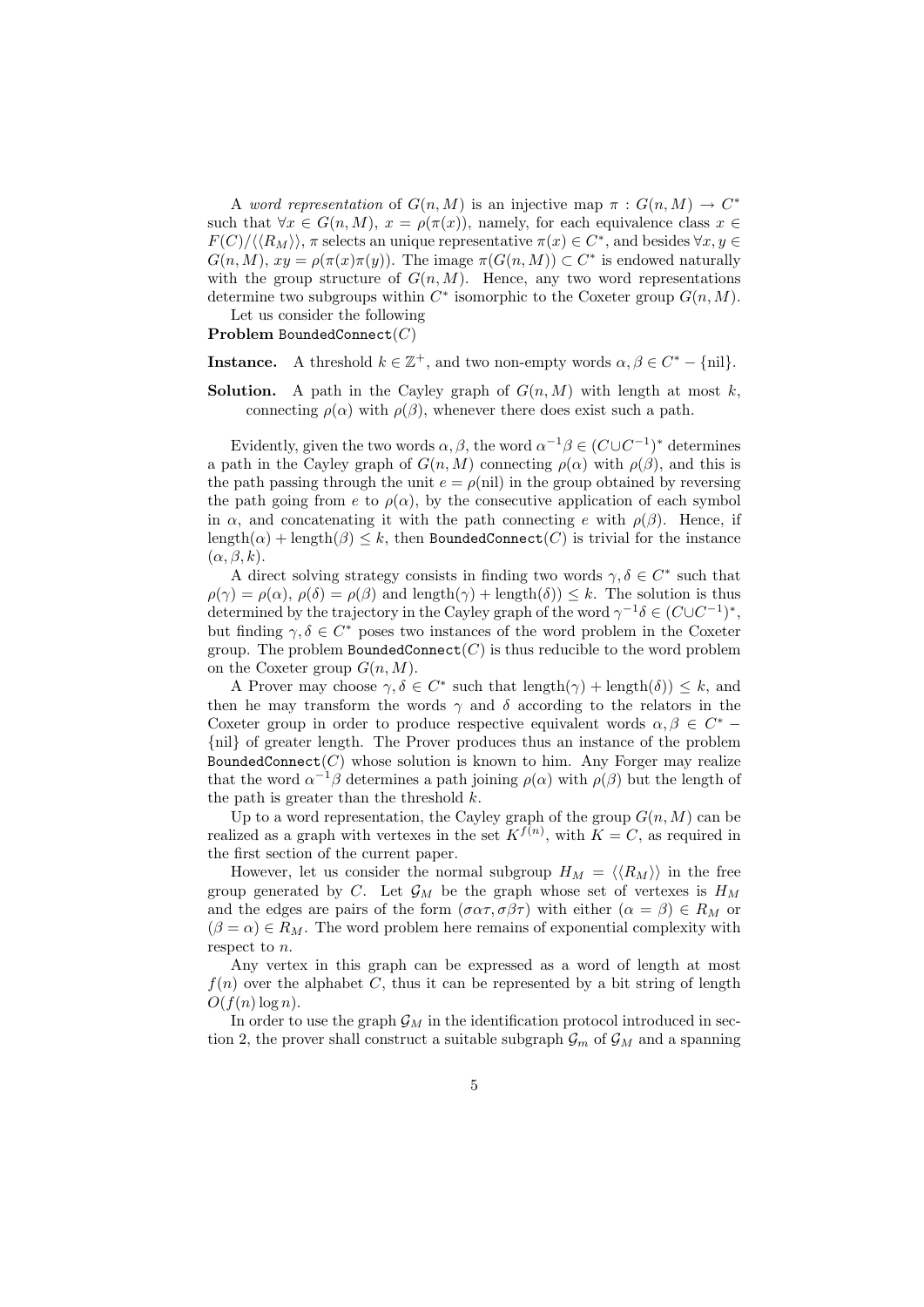tree of  $\mathcal{G}_m$ , where  $m \in \mathbb{N}$  is a parameter in the protocol. The following random selection of a spanning tree is based on the already classical approach due to Broder [2] and Aldous [1].

Let us assume already built an undirected connected subgraph  $\mathcal{G}_m = (V_r, E)$ consisting of  $r = r(m) \in \mathbb{Z}^+$  vertexes. For each node  $v \in V_r$  let  $d_v$  be the valency of node v. For any two vertexes  $u, v \in V_r$ , let  $p_{uv}$  be  $d_v^{-1}$  if  $\{v, u\} \in E$  and let it be 0 otherwise. Then the matrix  $P = (p_{uv})_{u,v \in V_r}$  is the transition matrix of a simple Markov chain within the graph  $\mathcal{G}$ . A spanning tree may uniformly be selected by the following procedure [2]:

### SpanningTreeGeneration

- 1. Departing from an arbitrarily chosen vertex  $v_0 \in V_r$ , let  $\{x_\tau\}_{\tau=0}^{t_e}$  be a random walk of shortest length covering the whole graph  $G$ , i.e. for each  $v \in V_r$  there is a minimum time  $t_v \leq t_e$  such that  $x_{t_v} = v$ .
- 2. Let T be the tree consisting of the edges  $\{x_{t_n-1}, v\}$ , with  $v \in V \{v_0\}$ .

T is a spanning tree because it consists of exactly  $r - 1$  edges. Then, one can see [2] that  $t_e = O(r^3)$  in worst cases but in general one may expect  $t_e$  =  $O(r \log r)$ . Also, under some symmetry conditions on the graph  $\mathcal{G}_m$ , one may expect [1] that the ratio among the leaves and the vertexes of  $\mathcal{G}_m$  is bounded by  $\exp\left(-\frac{r-1}{2r}\right)$  and the diameter  $\Delta(T)$  of the generated graph is  $O(\sqrt{r})$ .

Consequently, given an integer  $m \in \mathbb{N}$ , the Prover may generate a tree as a subgraph of the graph  $\mathcal{G}_M$ , with m as the expected of leaves in the tree, by selecting a connected graph with  $r(m) = \lfloor \sqrt{e} \ m \rfloor$  vertexes and then by uniformly selecting one of its spanning trees:

### TreeGenerationWithExpectedNumberOfLeaves

- 1. Generate a subgraph  $\mathcal{G}_m$  with  $r = \lfloor \sqrt{e} \ m \rfloor$  vertexes.
- 2. Using SpanningTreeGeneration, generate a spanning tree T of  $\mathcal{G}_m$ .
- 3. Output tree T.

At step (1) in the above procedure, it is possible to implement a node-generation according to a breadth-first traversing in order to select a fixed number of neighbors at each newly discovered node. This with the aim to fulfill, to the greatest extent, the regularity conditions required for the graphs analyzed in [1]. In this case, the expected number of leaves at the produced tree is  $m$ , and the whole representation of the tree  $T$  and its set of leaves has length of order  $O(m f(n) \log n)$ . This is the size of the messages exchanged by the Prover and the Verifier during the identification protocol.

As an alternative to the above construction, let us consider at any node  $v$  of the whole Cayley graph  $\mathcal{G}_M$  a probability distribution

$$
(p_{uv} | \{v, u\})
$$
 is an edge in  $\mathcal{G}_M$ ).

Then,  $\mathcal{G}_M$  has a structure of a simple Markov chain. Given an integer  $m \in \mathbb{N}$ , the tree T is produced as in SpanningTreeGeneration with a random walk halting until  $\lceil \sqrt{e} \; m \rceil$  pairwise different nodes are visited in  $\mathcal{G}_M$ .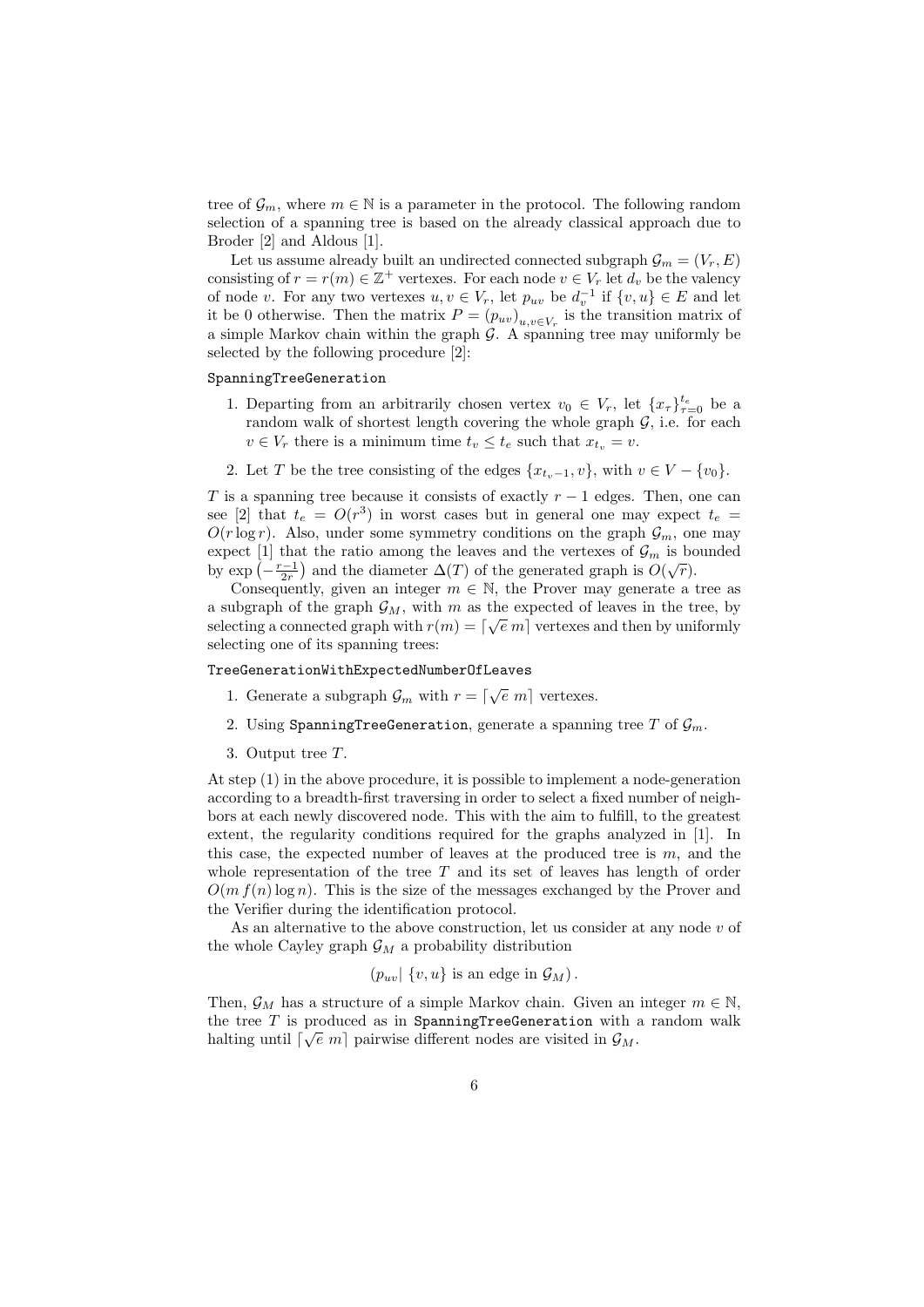## 4 Zero-knowledge protocol

Let C be a finite set of generators and let  $M \in (\mathbb{N} \cup \{+\infty\})^{C \times C}$ . Let  $\mathcal{G}_M$  be the Cayley graph of the Coxeter group determined by  $M$ . According to the procedures sketched at section 3, a prover chooses a tree T in  $\mathcal{G}_M$  as a private key and publishes the yield  $Y(T)$  as his public key and the height h of T. In order to authenticate the prover, any verifier selects a subset  $J \subset Y(T)$  and poses it as a challenge to the prover, who shall respond with a tree S of height at most h having as yield the challenge set J. Since J is a proper set of  $Y(T)$ , S is a proper subtree within  $T$ , thus the whole  $T$  is kept secret although a part of it has been disclosed. Obviously either by round repetition of the protocol or by the collusion of several verifiers the whole private key T may be disclosed.

Let us modify the protocol in order to obtain a zero-knowledge protocol similar to the well known protocol to recognize pairs of isomorphic graphs [4]:

The prover possesses both the public key  $Y(T)$  and the private key T. The verifier knows  $Y(T)$  and the threshold height  $k \in \mathbb{Z}^+$ .

ZeroKnowledgeIdentification Repeat

- 1. the verifier choose two leaves  $v_0, v_1 \in Y(T)$  and he sends them to the prover,
- 2. the prover finds a path h of length at most 2k connecting  $v_0$  with  $v_1$ within T, and chooses randomly an intermediate point  $v_2$  on h. Let  $h_0$ be the segment of h connecting  $v_0$  with  $v_2$  and let  $h_1$  be the segment of h connecting  $v_2$  with  $v_1$ . Then the prover chooses a path g in the Cayley graph starting at  $v_2$ , and he sends the ending point u of g to the verifier.
- 3. the verifier chooses a bit  $b \in \{0,1\}$  and he sends it to the prover (indeed the verifier is requiring a path from  $u$  to  $v_b$ ),
- 4. the prover responds with  $f = g \star (h_b)$  (here  $\star$  is path-juxtaposition),
- 5. the verifier checks that f connects indeed  $v<sub>b</sub>$  with u and its length is at most  $2k$  + length $(g)$ ,

until either the prover fails or the verifier is satisfied.

With this protocol the verifier cannot identify any partial information contained in the prover's private key.

## 5 Conclusions

The first introduced identification protocol is robust due to the rapid growth of the involved graphs rendering intractable the shortest path problem within this graph, for any pair of vertexes, thus the public keys are not required to be too long. If they consist of just two extreme vertexes, the proposed challenge is rather difficult for any intruder. However, the number of repetitions of